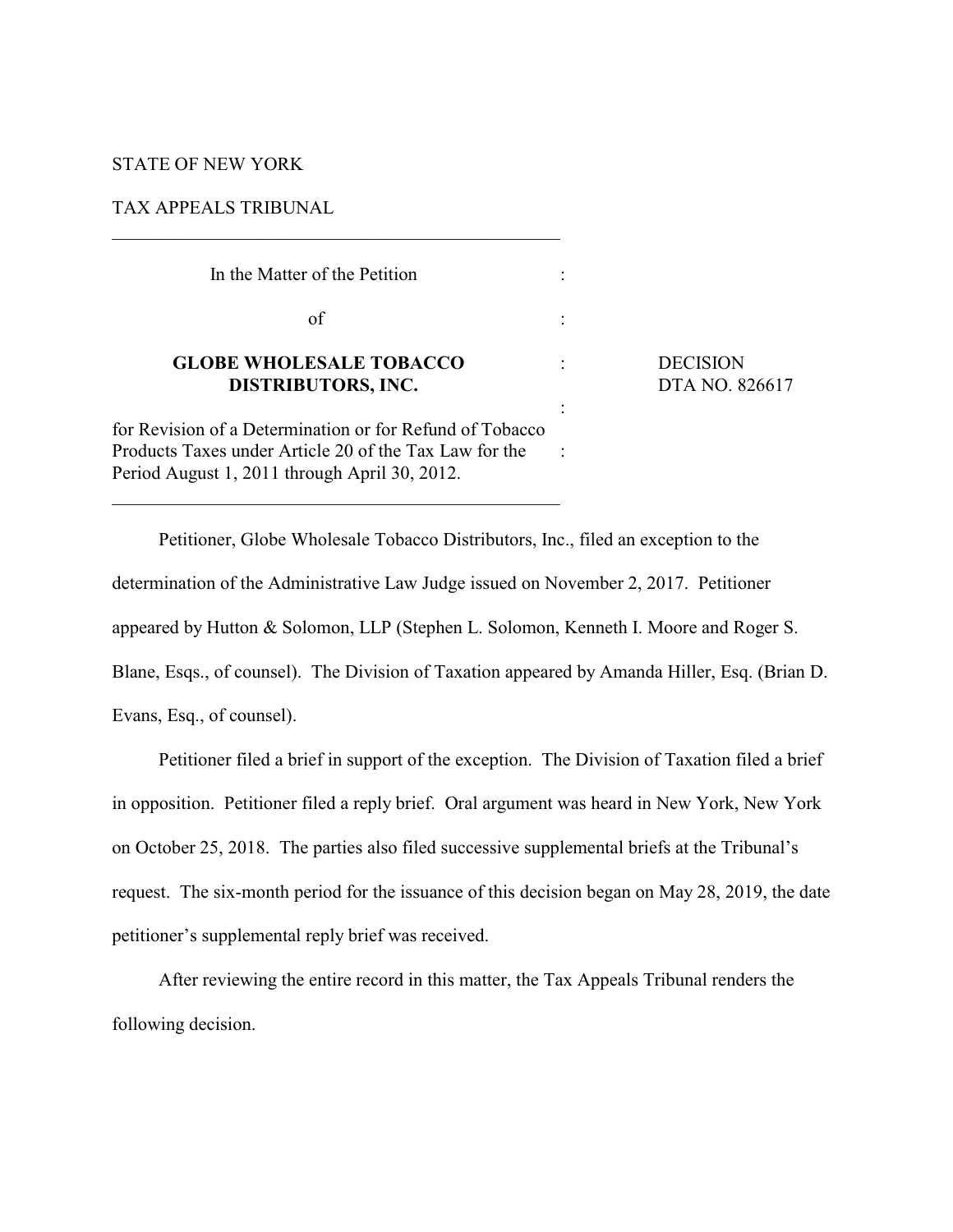#### *ISSUES*

I. Whether the Division of Tax Appeals has jurisdiction to consider petitioner's refund claim.

II. Whether petitioner filed a timely refund claim for the period in issue.

III. Whether petitioner is entitled to relief under Tax Law § 3004-a.

## *FINDINGS OF FACT*

We find the facts as determined by the Administrative Law Judge, except that we have modified findings of fact 6, 9, 11, 13, 14, 16 and 19. We have made these changes to more fully reflect the record. The Administrative Law Judge's findings of fact and the modified findings of fact appear below.

1. Petitioner, Globe Wholesale Tobacco Distributors, Inc., is a licensed New York State wholesaler and distributor of tobacco products located at  $54063<sup>rd</sup>$  Avenue in Brooklyn, New York. Petitioner supplies cigarettes, tobacco products, candy, grocery items, paper goods and various sundries to convenience stores and other retail outlets located primarily in the greater New York metropolitan area and Long Island.

2. On December 9, 2011, the Division of Taxation (Division) contacted petitioner's president, Leonard Schwartz, by telephone and informed him that the Division would conduct an audit of petitioner's books and records for the period May 1, 2009 through April 30, 2012.

3. During that telephone conversation, Mr. Schwartz requested that the Division schedule any field audit appointment for a date in March of 2012 because he was unavailable during the months of January and February of that year. Mr. Schwartz agreed to execute a consent extending period of limitation for assessment of tobacco products taxes under article 20 of the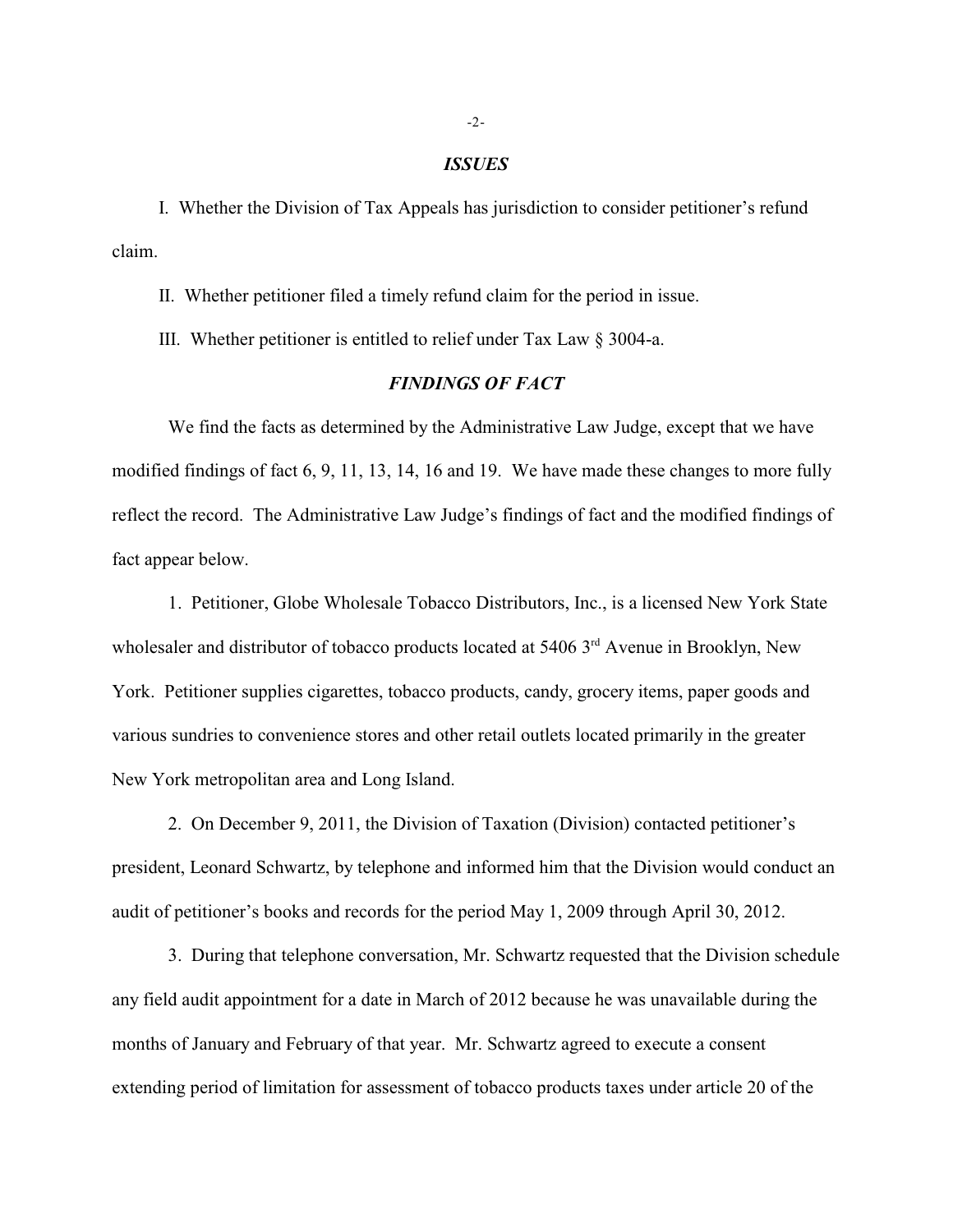Tax Law (waiver) to protect the Division from the expiration of the statute of limitations for any periods under audit.

4. On January 5, 2012, the auditor prepared a waiver and mailed it to Mr. Schwartz. This waiver extended the time within which to assess any additional tax for the periods May 1, 2009 through March 31, 2010 to on or before April 20, 2013. On January 17, 2012, the Division received a fully executed waiver from petitioner's former representative.

5. On May 11, 2012, the Division sent a letter to petitioner scheduling a field audit appointment for June 11, 2012, at 1:00 P.M., at petitioner's place of business. The letter included a request for books and records in order to complete a detailed audit of the business.

6. In response to the request for records, petitioner provided some purchase invoices and other documentation. The auditors reviewed what was provided and determined that petitioner had used the purchase prices on its invoices to calculate the wholesale prices for cigars as reported on its forms MT-203 (distributor of tobacco products tax returns). The auditors determined that a substantial number of invoices were missing and that petitioner's records were generally inadequate to determine if it had reported the proper amount of tax due. Due to the inadequacy of petitioner's books and records, the Division sent third-party requests to petitioner's suppliers to obtain records of its purchases. At no point during the audit did the auditors propose that petitioner compute its wholesale price for tobacco products using an alternative method, such as an industry standard adjustment ratio.

7. Based on its review of petitioner's records, the Division determined that petitioner had made several errors in preparation of its returns. For instance, the Division found that petitioner had not separated sales of snuff products, which have a separate tax rate from sales of cigars,

-3-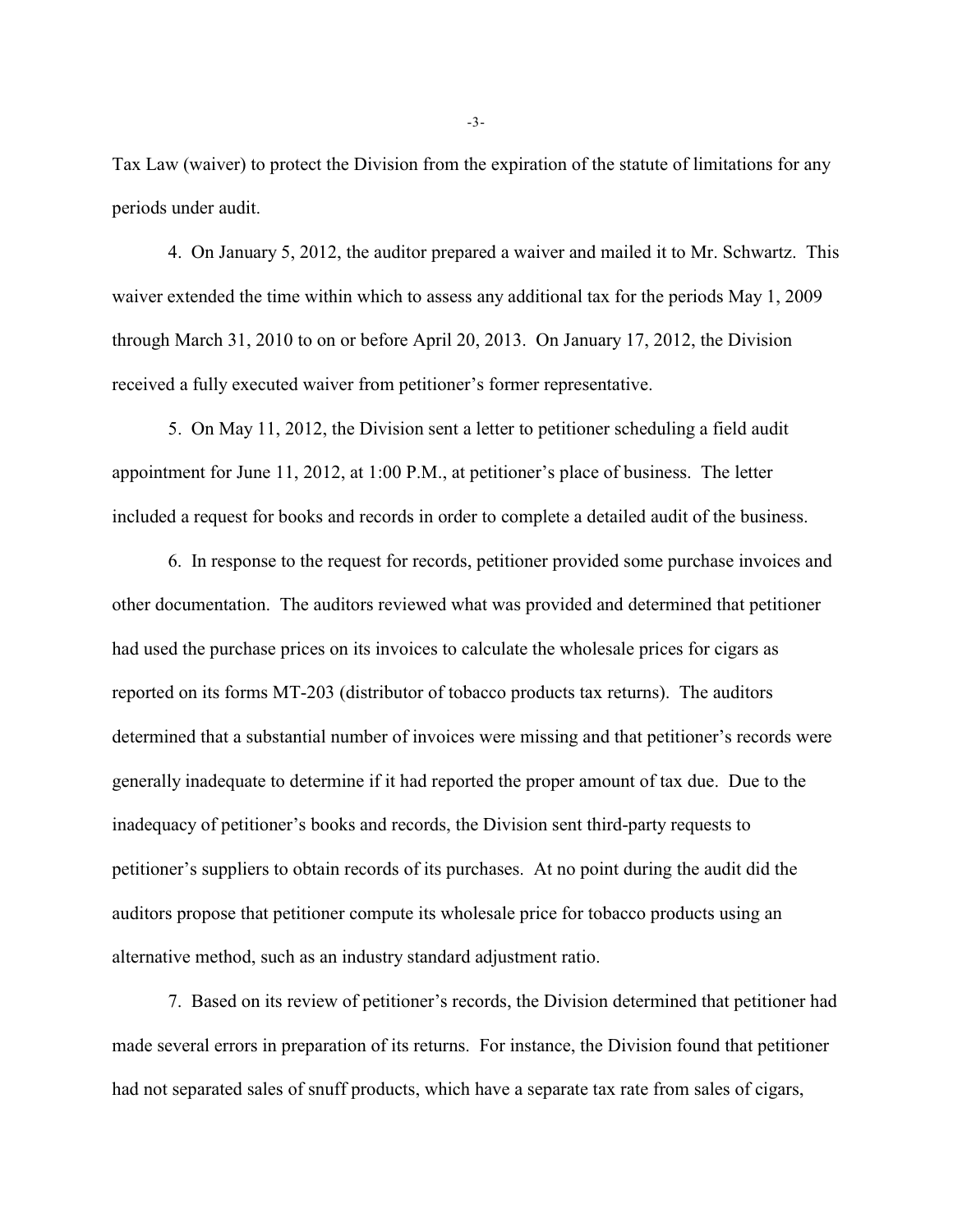cigarettes and other tobacco products. The Division also found that petitioner failed to report some purchases subject to tax, failed to account for credits for tax paid on tobacco purchases, erroneously reported cigarette purchases as tobacco purchases, and made number transposition and computational errors.

8. After receiving the requested third-party information, the auditors reconciled petitioner's purchase invoices with the third-party suppliers' information, corrected errors and reconciled their audit findings with petitioner's MT-203 monthly reports. Based on the audit, the Division determined that petitioner owed additional tax of \$55,965.08, plus interest, for the audit period. Subsequently, on January 3, 2013, the Division issued a statement of proposed audit adjustment for tobacco products tax to petitioner proposing to assess the additional tax found due on audit.

9. On February 20, 2013, the Division received a power of attorney form from petitioner's current representative. On that day, during a telephone conversation with the auditors, petitioner's representative indicated that he had been working with the Division to determine an alternative method of computing the wholesale price used to report tax on cigars and other tobacco products by using an industry standard of markups when distributors purchase cigars from an intermediary and the manufacturer's price is not available. He further indicated that the auditor would be receiving additional information as it pertained to petitioner's audit. To protect the statute of limitations for assessment, a second waiver was executed to extend the period within which to assess any additional tax due for the periods May 1, 2009 through July 31, 2010, to on or before August 20, 2013. Petitioner's representative subsequently requested that the Division use an industry standard of markups to compute petitioner's wholesale price for

-4-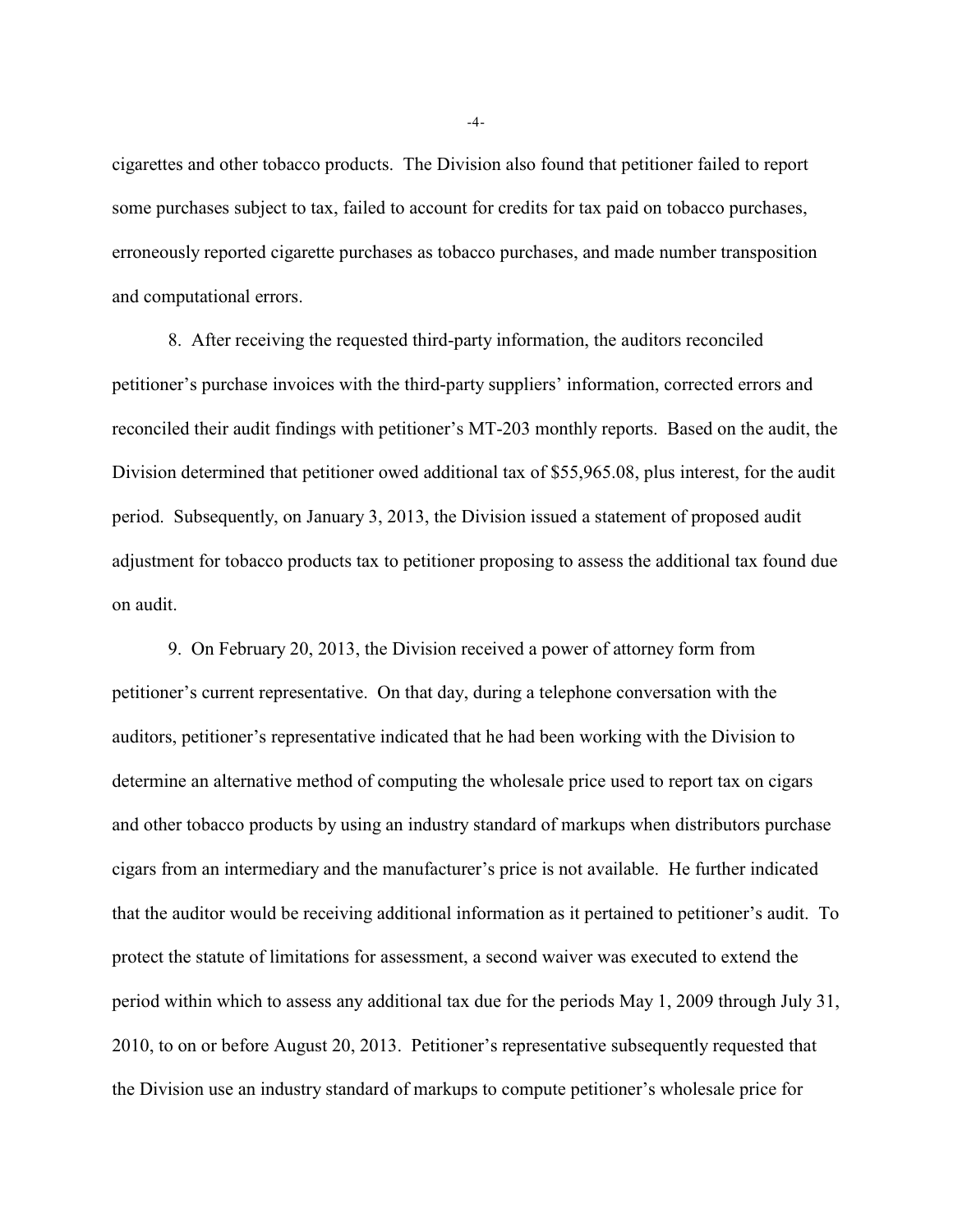tobacco products. The auditor subsequently advised petitioner's representative that petitioner would need to file a refund claim if it wished to compute its tobacco products tax in such a manner.

10. On July 5, 2013, the Division issued a notice of determination, assessment ID# L-039597217, to petitioner assessing additional tax in the amount of \$55,965.08, plus interest for the tax period August 1, 2011 through April 30, 2012. The notice of determination assessed additional tax against petitioner for the last nine months of the audit period only. No additional tax was due for any other months of the audit period.

11. On December 5, 2013, the Division issued a technical memorandum (TSB-M-13[12]M) that provided guidance with respect to determining a distributor's wholesale price of cigars. In this memorandum, the Division set forth an alternative method that distributors of tobacco products may use to determine the wholesale price of cigars for purposes of calculating tobacco products tax due. The alternative method as set forth in the memorandum established an industry standard adjustment ratio of 38% to be applied to the distributor's purchase price for cigars where such distributor has purchased cigars from an intermediary (i.e., a non-manufacturer).

12. Thereafter, on December 19, 2013, the Division received a letter from petitioner's representative entitled "Application For Credit or Refund of Tobacco Products Taxes." The letter indicated that petitioner wished to claim a refund "for all open periods through November 2013," but did not specify a refund amount nor was any documentation submitted in support of its claim.

-5-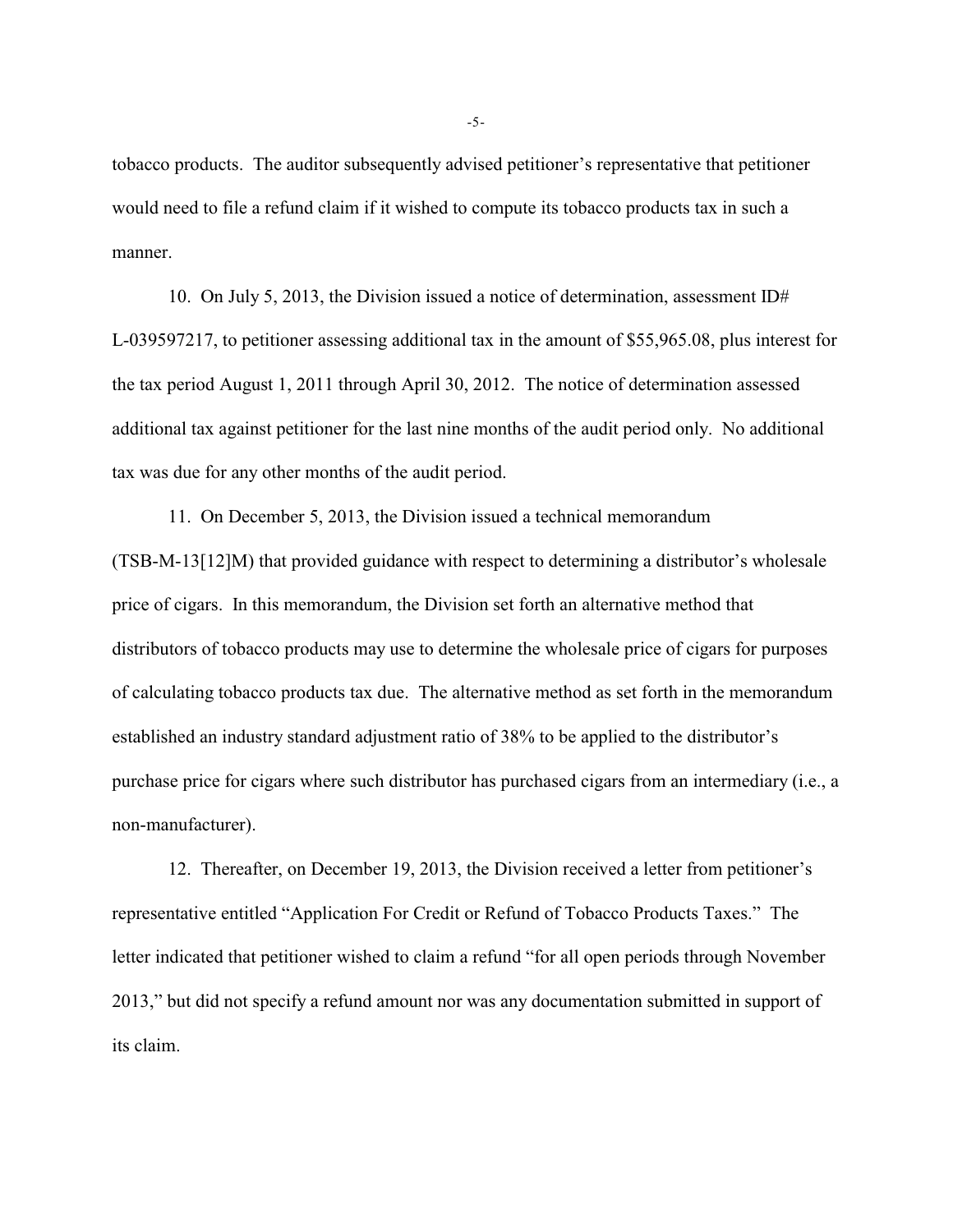13. Petitioner timely requested a conciliation conference with the Bureau of Conciliation and Mediation Services (BCMS) to protest the assessment. By conciliation order, CMS No. 259197, dated August 15, 2014, BCMS sustained the notice of determination. Thereafter, a timely petition, dated November 7, 2014, was filed with the Division of Tax Appeals. The petition indicates that petitioner sought a redetermination of the July 5, 2013 notice of determination and makes the following allegation of error: "The Commissioner erred in failing to adjust the protested assessment, or to credit the taxpayer for overpayments, due to the erroneous calculation of 'wholesale price' for taxpayer's purchases of tobacco products."

14. At the hearing, the Division presented the testimony of the auditor who supervised the audit, in support of its assertion that petitioner's refund claim was properly denied. The auditor explained that the Division found that petitioner owed additional tax only for the last nine tax periods of the audit period. The auditor testified that for months where no tax was assessed, the Division applied credits due to petitioner to offset any additional tax due. The auditor further testified that the audit was limited to correcting mathematical errors made by petitioner in its preparation of returns and verifying that prices and inventory amounts reported on the returns corresponded to what was reflected in petitioner's records. The audit did not consider any alternative method of calculating petitioner's reported wholesale price for any tobacco products, such as the use of an industry standard of markups for cigar purchases.

15. The auditor testified that the protective refund claim was filed by petitioner on December 19, 2013 for tax periods before December 1, 2013. It is from this filing date that the auditor determined the two-year statute of limitations for refund on tobacco taxes. Therefore, the

-6-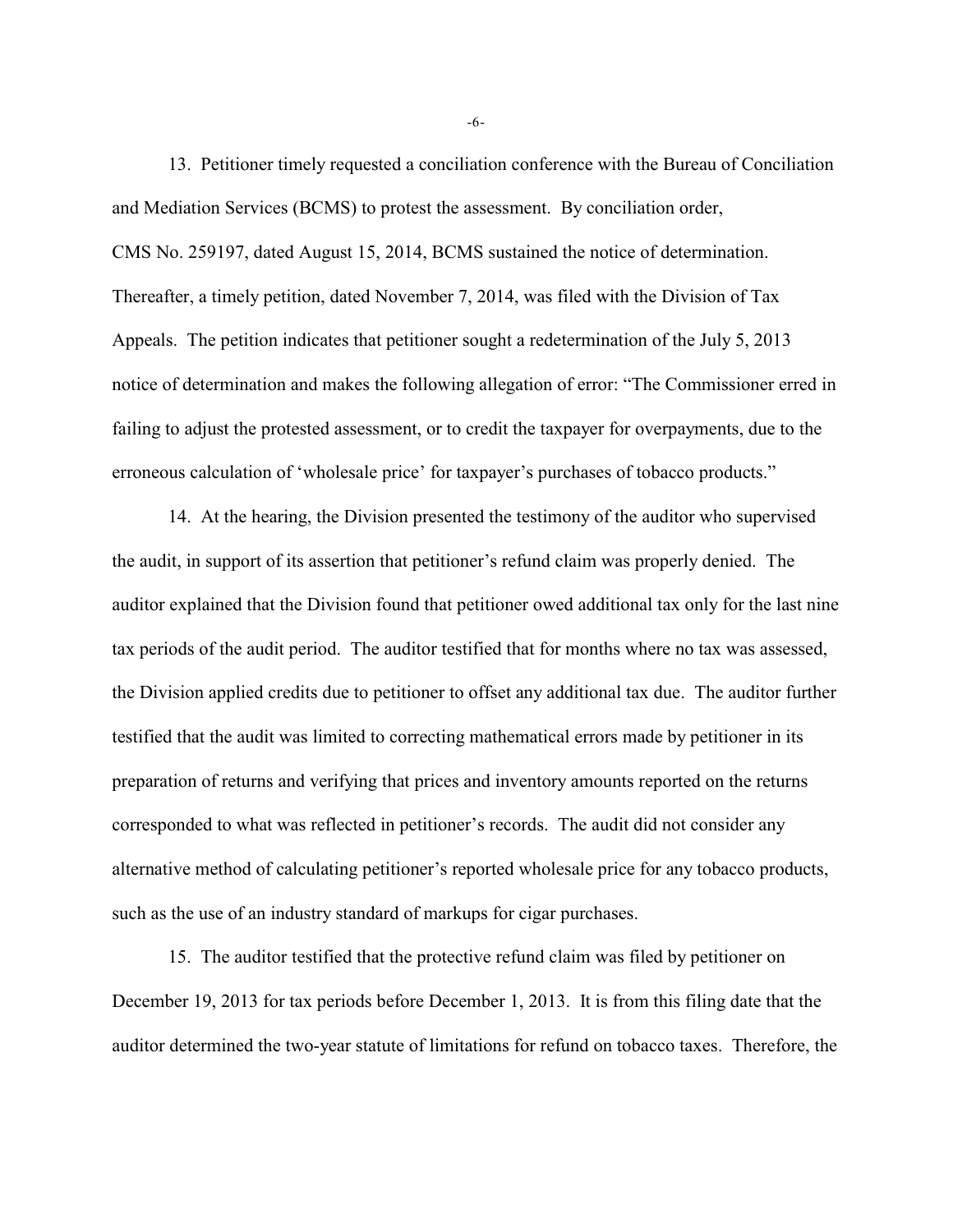Division concluded that the open periods pursuant to this protective claim for refund were the periods November 2011 through April 2012.

16. Following the issuance of the notice of determination, the parties worked together to develop revised calculations of petitioner's article 20 tax liability for the period at issue using the industry standard adjustment ratio as set forth in the technical memorandum to calculate petitioner's wholesale price for cigars. The parties stipulated to the calculations and the numbers reflecting tax due for the last nine periods of the audit as represented in the record's exhibit E. These numbers are as follows:

| Tax Period     | Division's<br>Proposed Tax<br>Due after<br>applying the<br>wholesale price<br>industry<br>standard in TSB-<br>$M-13(12)M$ | <b>Total Tax Paid</b> | Difference   | Refund<br>Requested              | Refund Paid                      |
|----------------|---------------------------------------------------------------------------------------------------------------------------|-----------------------|--------------|----------------------------------|----------------------------------|
| August 2011    | \$45,448.53                                                                                                               | 56,245.28<br>\$       | \$10,796.75  | \$10,796.75                      | \$<br>$\overline{0}$             |
| September 2011 | \$80,679.81                                                                                                               | \$147,525.79          | \$66,845.98  | \$66,845.98                      | $\mathbb{S}$<br>$\mathbf{0}$     |
| October 2011   | \$32,466.76                                                                                                               | \$25,837.40           | (\$6,629.36) | $\mathbb{S}$<br>$\boldsymbol{0}$ | $\mathbb{S}$<br>$\boldsymbol{0}$ |
| November 2011  | \$48,148.74                                                                                                               | \$81,843.23           | \$33,694.49  | \$33,694.49                      | \$33,694.49                      |
| December 2011  | \$44,486.02                                                                                                               | \$58,426.85           | \$13,940.83  | \$13,940.83                      | \$13,940.83                      |
| January 2012   | \$46,616.61                                                                                                               | \$70,179.92           | \$23,563.31  | \$23,563.31                      | \$23,563.31                      |
| February 2012  | \$41,902.37                                                                                                               | \$76,779.65           | \$34,877.28  | \$34,877.28                      | \$34,877.28                      |
| March 2012     | \$43,424.42                                                                                                               | \$47,763.68           | \$4,339.26   | \$4,339.26                       | \$4,339.26                       |
| April 2012     | \$47,256.87                                                                                                               | \$78,686.00           | \$31,429.13  | \$31,429.13                      | \$31,429.13                      |

17. Based on the adjusted wholesale price industry percentage utilized from the technical memorandum, the above table shows that petitioner overpaid tobacco products tax for the tax

-7-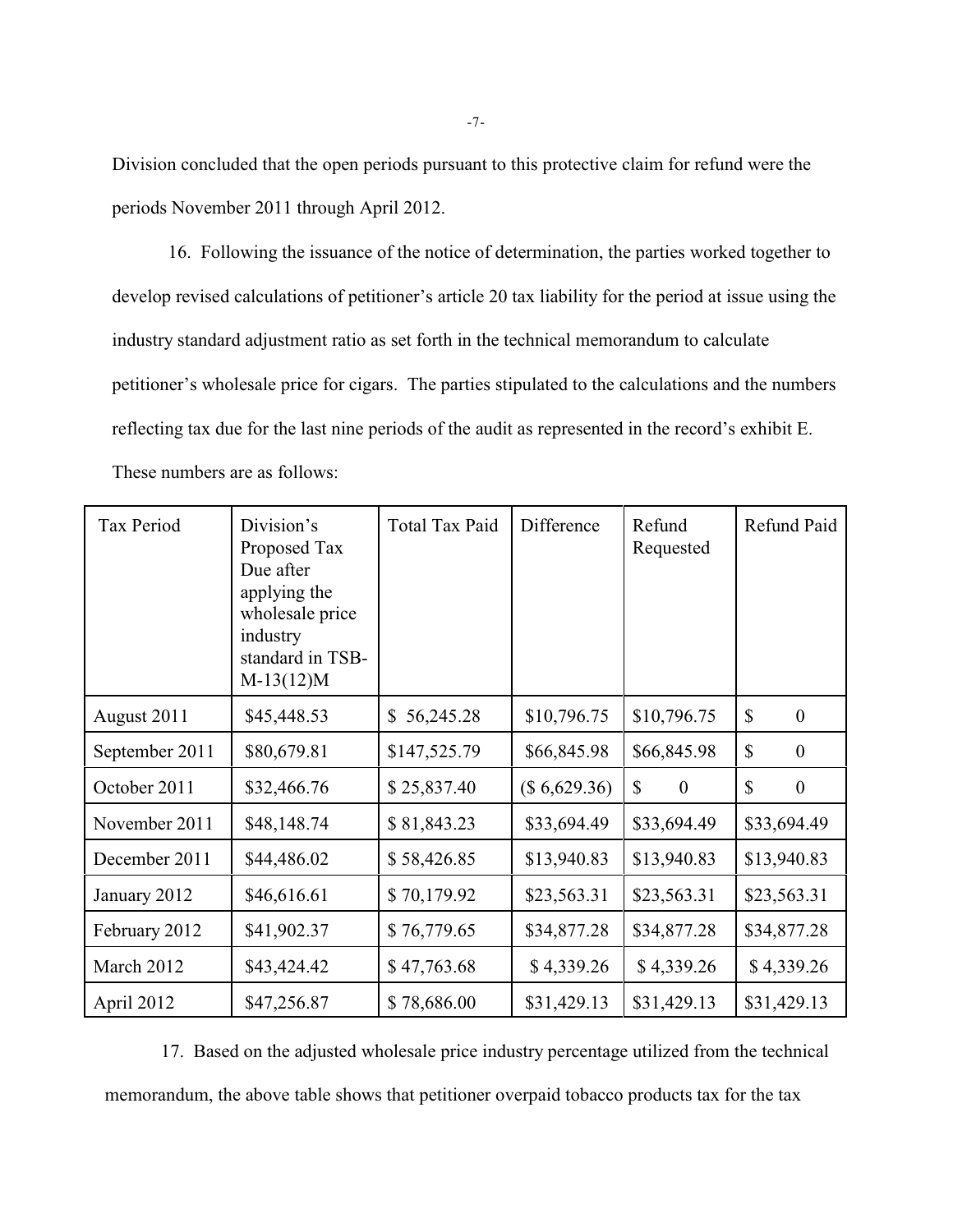periods August, September, November and December 2011, and January, February, March and April 2012. For the period October 2011, petitioner did not purchase or pay tax on any cigars and reported its snuff purchases as tobacco in error, resulting in additional tax due for that period.

18. The auditor testified that the Division granted the refunds for the November 2011 through April 2012 tax periods, but denied such refunds for August and September 2011, because the statute of limitations for refund claims had expired. The Division concedes that for the nine tax periods at issue, petitioner has no outstanding tax liability nor is the Division seeking any additional monies for tax owed in relation to those tax periods since the adjusted wholesale price industry standard computations resulted in credits offsetting those deficiencies listed on the notice of determination issued to petitioner dated July 5, 2013.

19. On or about July 2, 2015, petitioner filed a second claim for refund that encompassed the entire audit period and perfected the protective claim filed on December 19, 2013. Petitioner attached to its claim amended returns that reported wholesale prices for cigars in accordance with the industry standard adjustment ratio as set forth in the technical memorandum. The Division subsequently issued a refund claim determination notice (document locator number AM1509007167 $\mathcal{V}$  dated September 29, 2015, allowing a partial refund for the entire audit period May 1, 2009 through April 30, 2012, which overlaps with the following months that are the subject of this proceeding: November 2011 through April 2012. Therefore, there is no dispute

-8-

 $<sup>1</sup>$  Petitioner filed a petition protesting that portion of the refund claim determination notice for which it was</sup> denied refunds. That petition was assigned DTA# 827386 and was the subject of a determination dated November 15, 2018, wherein the Administrative Law Judge determined that the December 19, 2013 protective refund claim was filed beyond the two-year limitations period for refund claims under article 20 and was therefore time-barred. The Administrative Law Judge also found that petitioner failed to show entitlement to relief under Tax Law § 3004-a. The petition was thus denied and the refund claim determination notice sustained. The November 15, 2018 determination did not address the August and September 2011 reporting periods because such periods were the subject of the November 2, 2017 determination in the instant matter. Petitioner did not take an exception to the November 15, 2018 determination.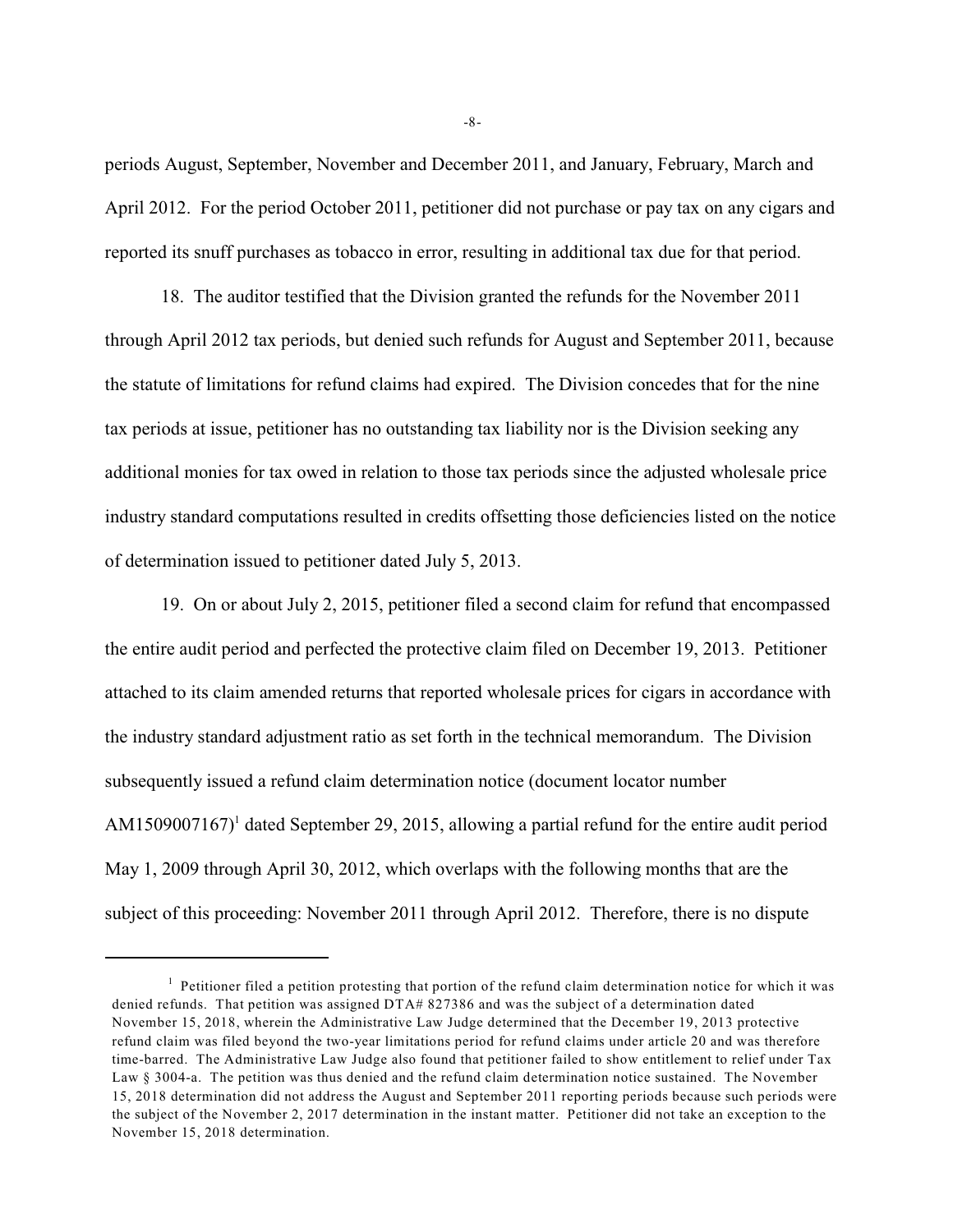concerning the periods of November 2011 through April 2012, as refunds were already issued to petitioner for these periods.

## *THE DETERMINATION OF THE ADMINISTRATIVE LAW JUDGE*

The Administrative Law Judge noted that the petition in this matter protests the July 5, 2013 notice of determination. The Administrative Law Judge further noted that the present dispute also concerns whether petitioner is entitled to refunds claimed for the months of August and September 2011. The Administrative Law Judge observed that the applicable limitations period for the filing of a refund claim under article 20 of the Tax Law is two years from the date the tax was paid. The Administrative Law Judge further observed that petitioner's protective refund claim was filed on December 19, 2013 and that, accordingly, petitioner's refund claim was timely for any taxes paid on or after December 19, 2011. The Administrative Law Judge thus determined that, as petitioner's (presumably timely filed and paid) August and September 2011 returns fall outside the two-year time frame, the refund claim with respect to those periods must be denied.

The Administrative Law Judge found that the Division's technical memorandum (*see* finding of fact 11), which sets forth an alternative method for determining a distributor's wholesale price of cigars and is the legal basis of petitioner's refund claims, contains language indicating that this alternative method was to be given a prospective application. The Administrative Law Judge thus concluded that the technical memorandum did not affect the period of limitations for petitioner's refund claim.

The Administrative Law Judge also rejected petitioner's contention that it was entitled to relief under Tax Law § 3004-a. As explained by the Administrative Law Judge, that section requires the Division to disclose to a taxpayer any overpayments discovered by the Division in the

-9-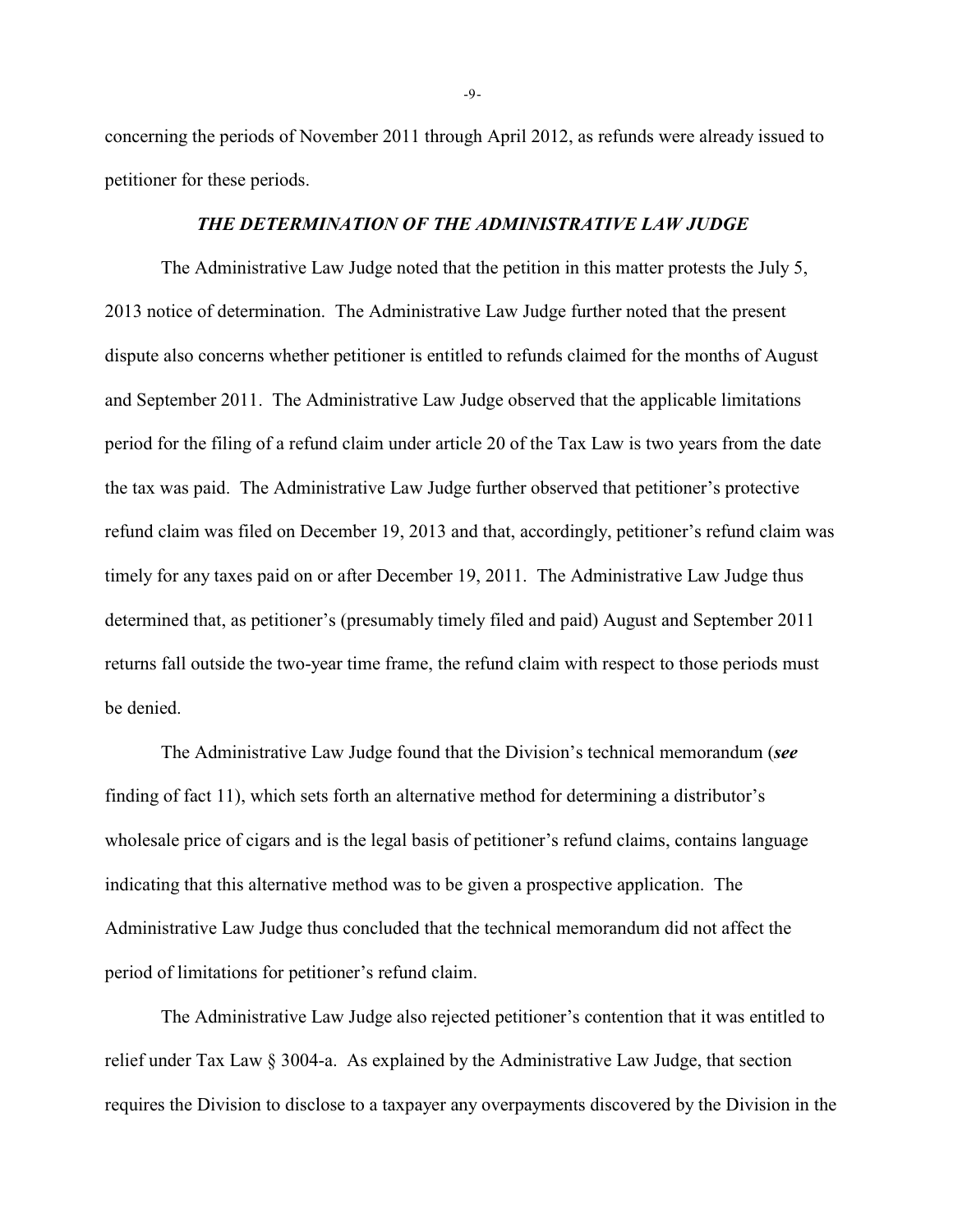course of an audit and further provides an additional period of time during which a taxpayer may file a refund claim for the disclosed overpayment. The Administrative Law Judge found that petitioner failed to show that the Division discovered any overpayment during the course of the audit and that, accordingly, Tax Law § 3004-a was not applicable herein.

#### *ARGUMENTS ON EXCEPTION*

Petitioner contends that the Division discovered potential overpayments of its tobacco products taxes for the monthly periods ended August 31, 2011 and September 30, 2011 during the course of its audit of petitioner for the period May 1, 2009 through April 30, 2012. Specifically, petitioner asserts that the Division's auditor became aware, during the audit, that petitioner's tobacco products tax returns reported petitioner's purchase price of tobacco products from intermediaries (as opposed to manufacturers) as its wholesale price for tobacco products. Considering that intermediaries' prices are generally higher than manufacturers, and that tobacco products tax is calculated as a percentage of the reported wholesale price, petitioner contends that the auditor was necessarily aware that petitioner had overpaid its tobacco products taxes during the audit period. Petitioner argues that this discovery triggered the Division's obligation to notify petitioner of such overpayments pursuant to Tax Law § 3004-a and that the Division failed to do so. Petitioner further contends that the discovery of such overpayments extended the period of limitations in accordance with Tax Law § 3004-a. That is, petitioner contends that where an overpayment is discovered during an audit, the period of limitations for a refund is extended to match the three-year limitations period for assessment. Petitioner thus argues that it is entitled to a refund of tobacco products taxes as claimed for the monthly periods ended August 31, 2011 and September 30, 2011.

-10-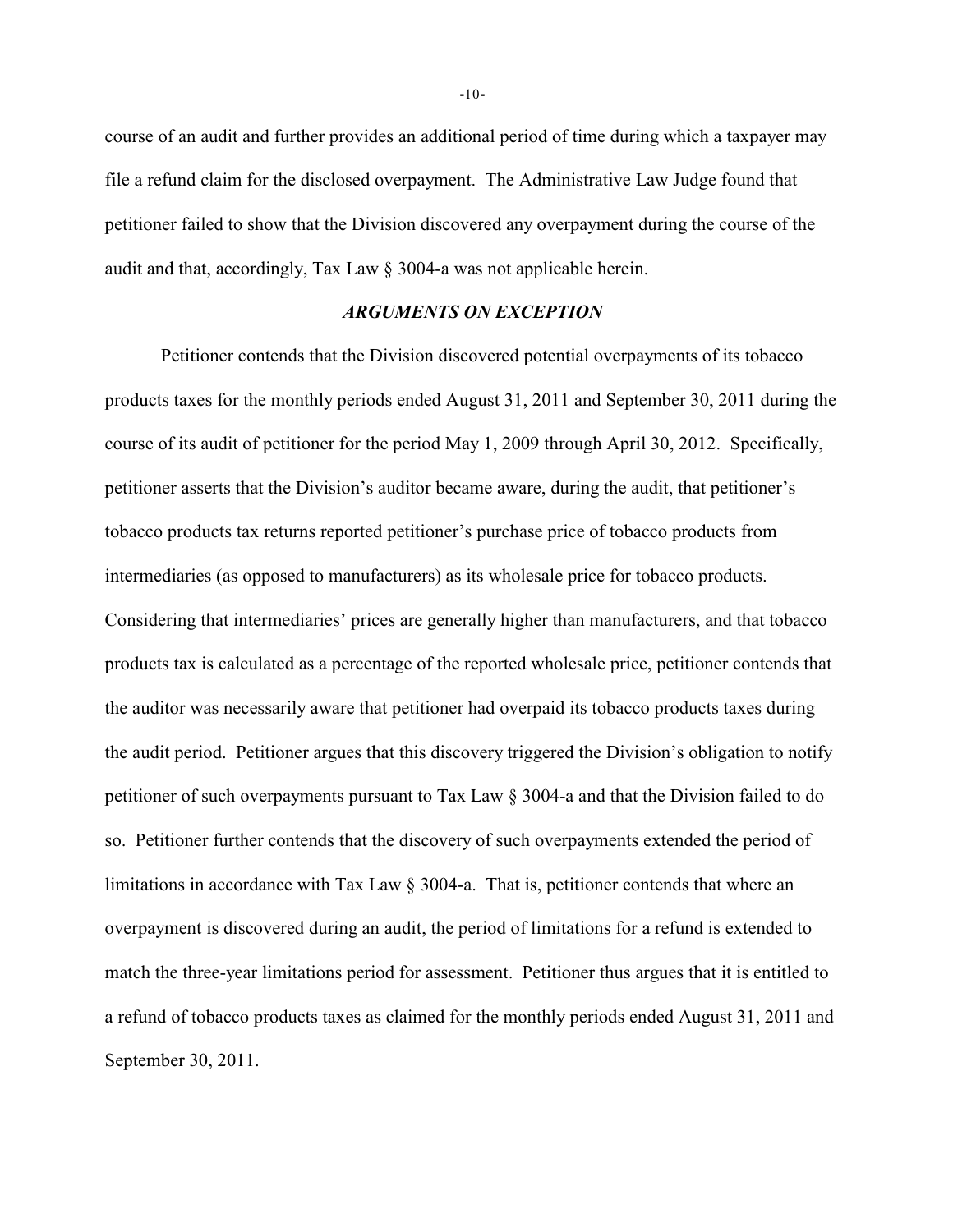Petitioner makes no argument in opposition to the Administrative Law Judge's conclusion that its December 19, 2013 refund claim was filed more than two years from the date of payment of its tobacco products tax for the August and September 2011 periods.

The Division asserts that the Administrative Law Judge correctly determined that the two-year period of limitations for tobacco products tax refunds in Tax Law § 476 applies to petitioner's protective refund claim and that, accordingly, such claim must be denied with respect to the August and September 2011 periods.

The Division also asserts that the Administrative Law Judge properly found that Tax Law § 3004-a provides no relief to petitioner under the present circumstances. The Division agrees with the Administrative Law Judge that petitioner failed to prove that, during the audit, the auditor discovered that petitioner had overpaid its tobacco products tax. The Division asserts that it could not have discovered any such overpayments until after petitioner filed its December 19, 2013 refund claim and the parties subsequently worked together to complete the refund schedule (*see* finding of fact 16).

The Division contends that the auditor simply sought to verify petitioner's reported wholesale price for cigars. The Division rejects petitioner's assertion that it could have determined a manufacturer's selling price for cigars and thus would have known that petitioner was overpaying its tobacco products tax. The Division contends that petitioner is shifting blame to the Division for its own failure and further contends that petitioner had the burden to establish its wholesale price.

The Division also rejects petitioner's contention that Tax Law § 3004-a extends the two-year statute of limitations for refunds allowed under Tax Law  $\S 476$  to the last day of the three-year statute of limitations for tobacco products tax assessments under Tax Law  $\S 478$ . The

-11-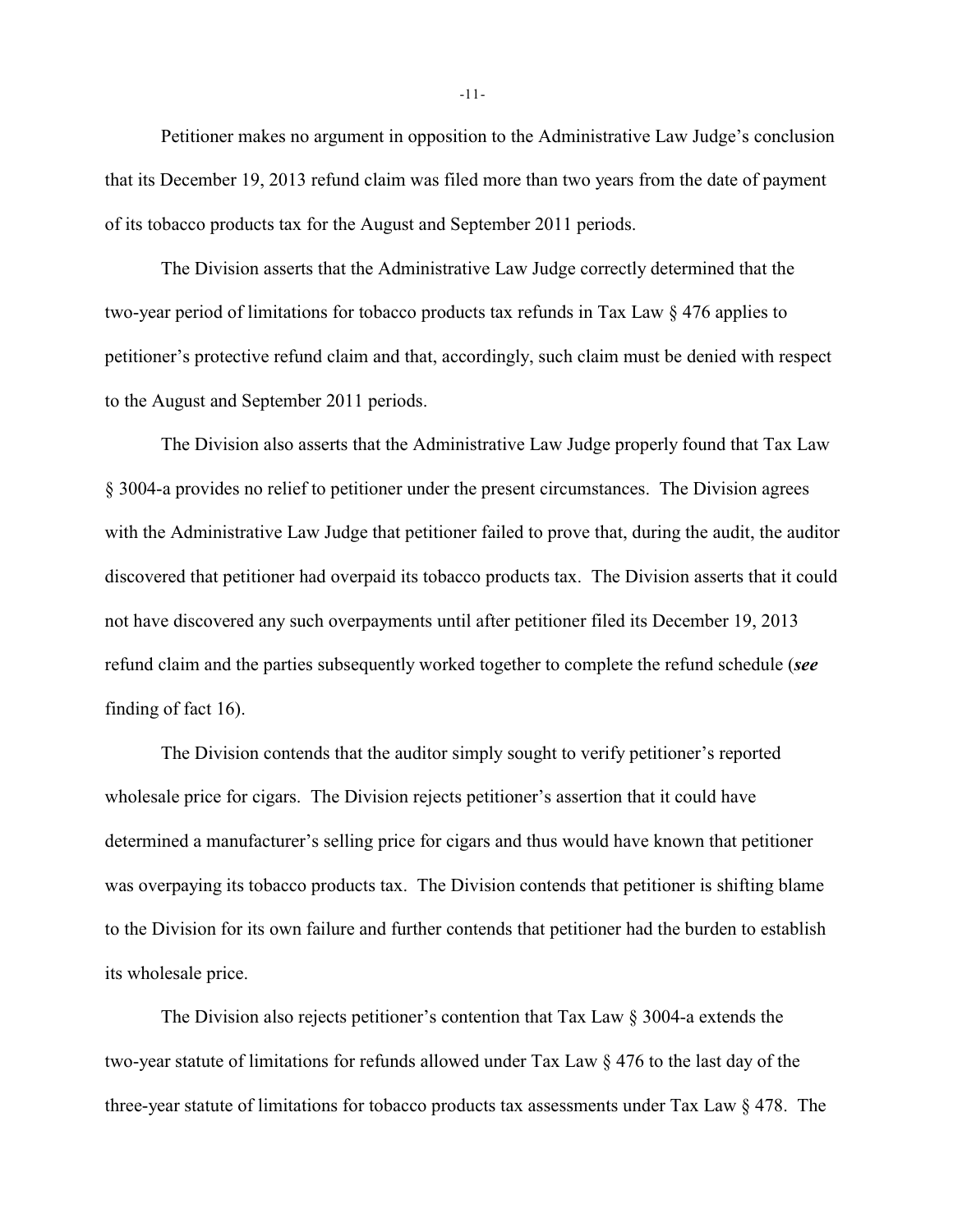Division contends that Tax Law § 3004-a does not create a three-year statute for refunds; nor does it reopen a closed statute of limitations. The Division also contends that, even if it had discovered overpayments of tobacco products tax, it was under no obligation to notify petitioner of such overpayments for periods in which the two-year statute of limitations for refunds had expired.

## *ARGUMENTS IN RESPONSE TO ISSUE RAISED BY TAX APPEALS TRIBUNAL*

During our deliberations in this matter, we identified the threshold issue of whether this Tribunal has jurisdiction to consider whether petitioner is entitled to its claimed refund where the petition, dated November 7, 2014, was filed in protest of the July 5, 2013 notice of determination and not the September 29, 2015 refund claim determination notice. The parties filed briefs on this issue in response to our request.

Similar to its argument in its main brief on exception, petitioner asserts that the Division was aware during the audit that petitioner had overpaid its tax liability. Petitioner further asserts that, although the issue of using an industry standard to calculate petitioner's wholesale price for tobacco products had been discussed during the audit, the Division chose not to consider it and thus chose not to recompute petitioner's tax liability for the entire audit period using such an industry standard. Petitioner contends that the Division's conduct was intended to obstruct petitioner's efforts to obtain a proper resolution of this matter. Petitioner asserts it should not be penalized for the Division's inappropriate conduct in this matter. Petitioner notes that the Division's Publication 131 (Your Rights and Obligations Under the Tax Law [11/13]) provides that audits are conducted to verify that the correct amount of tax was paid. Petition asserts that the Division intentionally failed to ascertain petitioner's correct liability in its conduct of the audit in the present matter. Accordingly, petitioner argues that the subject notice of determination

-12-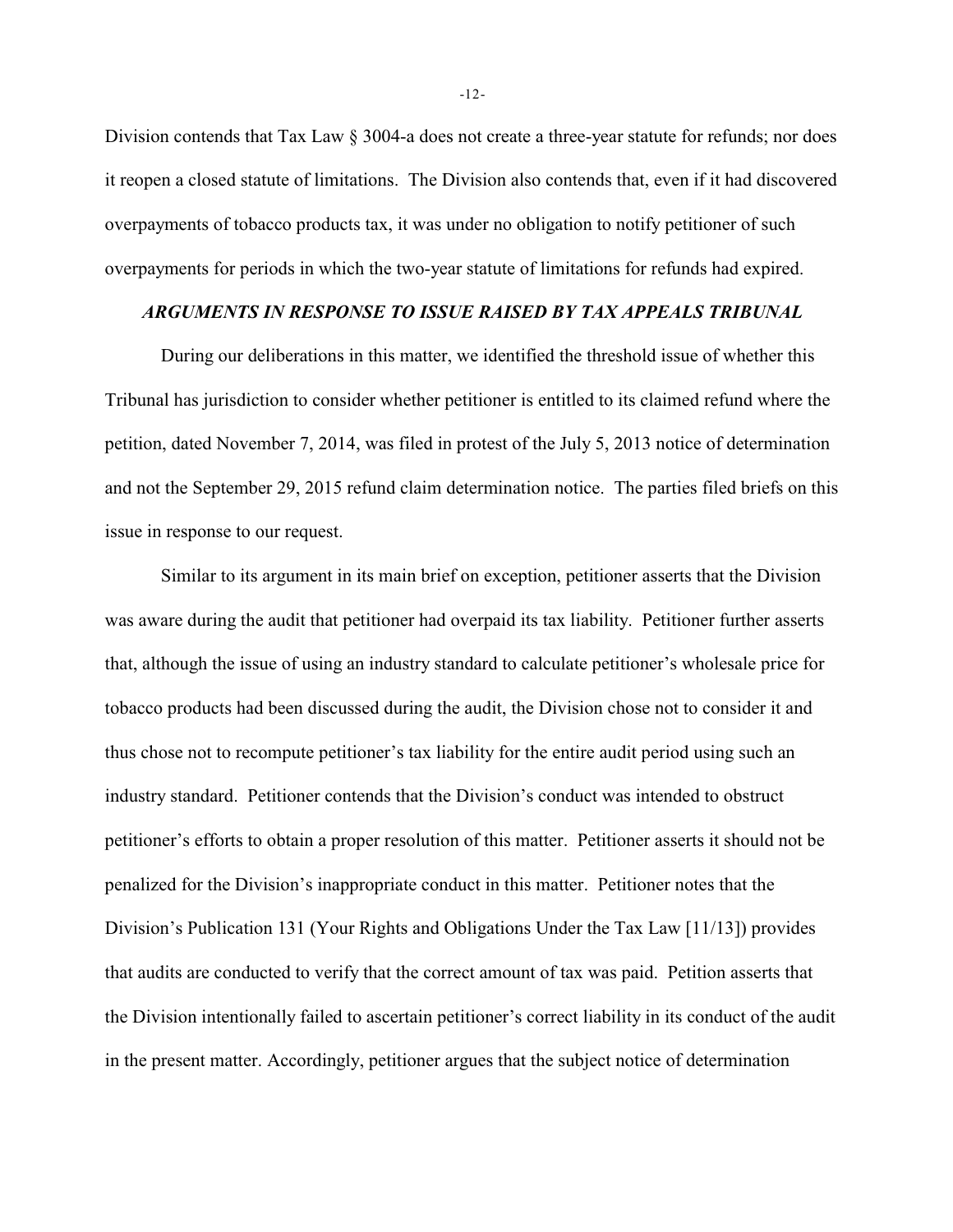should be considered a notice of determination for the entire 36-month audit period and provide for a refund as claimed.

The Division notes that the jurisdiction of the Division of Tax Appeals is limited by statute and that our jurisdiction in the present matter is limited to a consideration of the statutory notice under protest; here, the notice of determination. The Division notes that petitioner protested the notice of determination by a request for conciliation conference and, following the issuance of a conciliation order sustaining the notice, filed the petition on November 7, 2014. Noting that the refund claim determination notice was not issued until September 29, 2015, the Division asserts that petitioner could not have contemplated a statutory notice (the refund claim denial) that had yet to be issued when the petition was filed. The Division thus contends that this Tribunal lacks jurisdiction to consider petitioner's refund claim for the monthly periods ended August 31, 2011 and September 30, 2011.

#### *OPINION*

Preliminarily, we observe that it was appropriate for this Tribunal to raise a subject matter jurisdiction issue on exception. Such an issue may be raised, sua sponte, at any point in a proceeding, so long as the parties are given notice and an opportunity to be heard (*Matter of New York State Dept. of Taxation & Fin. v Tax Appeals Trib.*, 151 Misc 2d 326, 332-333 [Sup Ct Alb Cty 1991]; Tax Law § 2006 [5]; 20 NYCRR 3000.9 [a] [6]). A defect in subject matter jurisdiction cannot be waived (*Strina v Troiano*, 119 AD2d 566, 567 [2nd Dept 1986]; *see also* Siegel and Connors, NY Prac § 8 [6th Ed 2019]).

The jurisdiction of the Division of Tax Appeals is limited (*Matter of Scharff*, Tax Appeals Tribunal, October 4, 1990, *vacated on other grounds sub nom Matter of New York State Dept. of Taxation & Fin. v Tax Appeals Trib.***). Our authority to adjudicate disputes is** 

-13-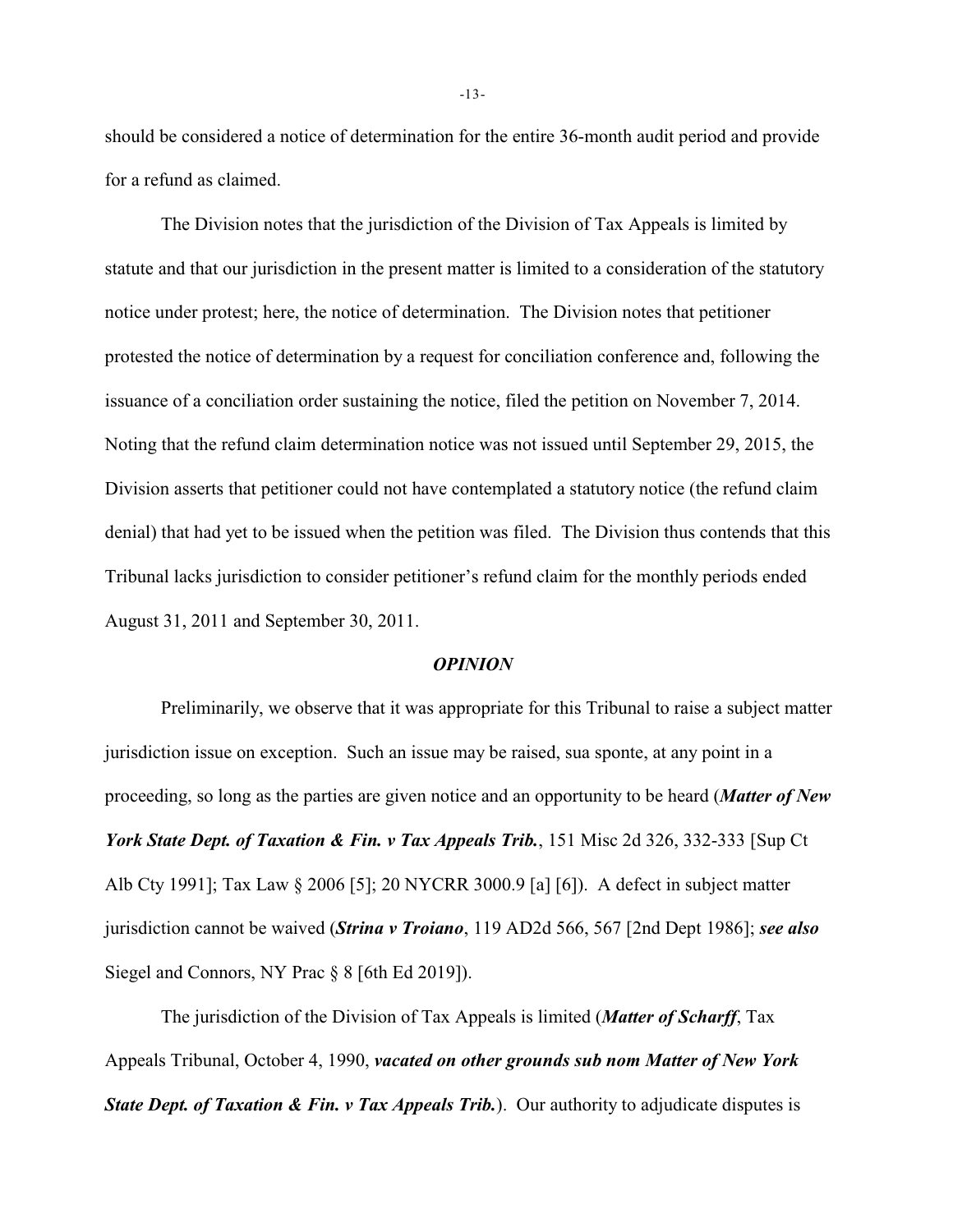exclusively statutory *(id)*. We cannot extend our authority to areas not specifically delegated to us (*Matter of Meltzer*, Tax Appeals Tribunal, March 29, 2018).

All proceedings in the Division of Tax Appeals "shall be commenced by the filing of a petition . . . protesting any written notice of the division of taxation which has advised the petitioner of a tax deficiency, a determination of tax due, a denial of a refund or credit application, . . . or any other notice which gives a person a right to a hearing" (Tax Law § 2008 [1]). The jurisdiction of the Division of Tax Appeals is thus premised on the filing of a petition protesting a particular kind of written notice. As a consequence, the scope of our jurisdiction is necessarily confined by the notice and the petition of that notice.

The petition in the present matter, dated November 7, 2014, was filed in protest of the July 5, 2013 notice of determination (*see* finding of fact 13). The amounts asserted as due in the notice of determination were reduced to zero by the Division (*see* finding of fact 18) and the notice was canceled by the Administrative Law Judge. Hence, the notice of determination is no longer in dispute.

Although the petition was not filed in protest of the later-issued refund claim determination notice, the parties argued below, and on exception, apparently presuming jurisdiction, whether petitioner is entitled to a refund of tobacco products tax for the periods August and September 2011.<sup>2</sup>

A petition filed prior to the issuance of a notice of determination or deficiency does not meet the requirement in Tax Law  $\S 2008$  (1) that a petition must be filed in protest of such a

-14-

<sup>&</sup>lt;sup>2</sup> As previously noted, petitioner filed a separate petition in protest of the refund claim denial (*see* footnote 1). Because the determination in the present matter had addressed the merits of the refund claim for the August and September 2011 periods, the determination in the other matter did not address those periods.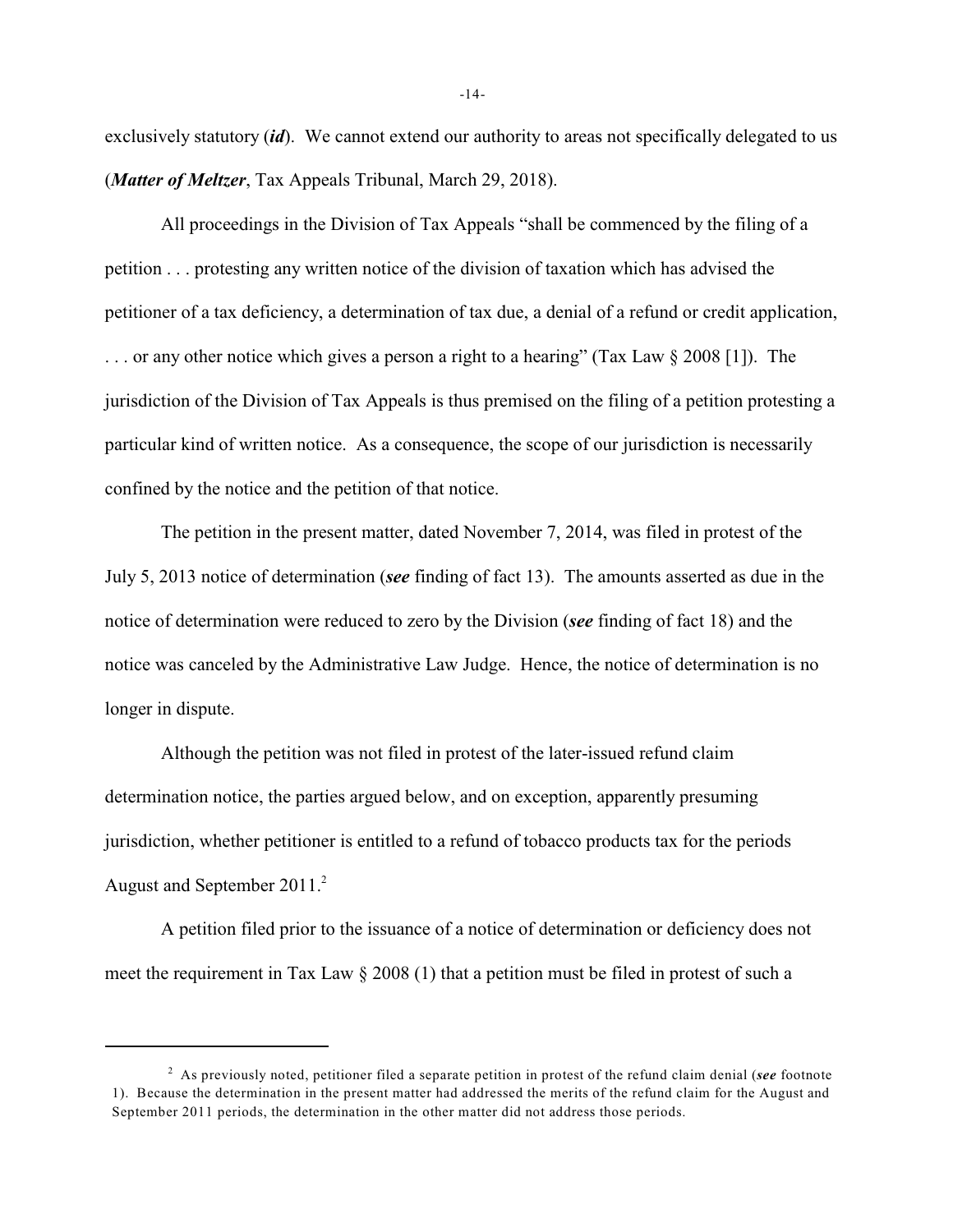notice (*see Matter of Winners Garage, Inc. v Tax Appeals Trib. of the State of N.Y.*, 89 AD3d 1166, 1169 [3rd Dept 2011], *lv denied* 18 NY3d 807 [2012]; *Matter of West Mtn. Corp. v State of New York Dept. of Taxation & Fin.*, 105 AD2d 989, 990 [3rd Dept 1984], *affd* 64 NY2d 991 [1985]). Such a petition is properly dismissed as premature (*Matter of Yegnukian*, Tax Appeals Tribunal, March 22, 1990). The plain language of Tax Law  $\S 2008$  (1) compels the same result with respect to a petition filed prior to the issuance of a notice of refund claim denial.

The Tax Law does contain exceptions to the requirement in Tax Law § 2008 (1) that a petition claiming a refund must protest a written refund claim denial. For example, article 22 (personal income tax) and article 27 (corporate tax procedure) contain provisions at Tax Law §§ 689 (b) and 1089 (b), respectively, that allow a taxpayer to assert a refund claim in a petition of a notice of deficiency, notwithstanding the lack of a formal refund claim or notice of disallowance, so long as the asserted refund claim is for the same period as the notice of deficiency. The tobacco products tax does not contain a similar provision (*cf.* Tax Law § 478). Articles 22 and 27 also contain provisions permitting the filing of a petition asserting a refund claim, without a written denial thereof, where six months have expired since the taxpayer filed their claim with the Division (*see* Tax Law §§ 689 [c] [3] and 1089 [c] [3]). There is no such deemed denial provision in the tobacco products tax ( $cf.$  Tax Law  $\S$  476).

Accordingly, given the general rule that a petition must protest a written statutory notice and the absence of any exception to that rule applicable here, we find that the petition in the present matter, filed almost 11 months before the refund claim determination notice, does not confer jurisdiction upon the Division of Tax Appeals with respect to the refund claim. We may not consider, therefore, whether the Division's denial of petitioner's refund claim for the August 2011 and September 2011 periods was proper.

-15-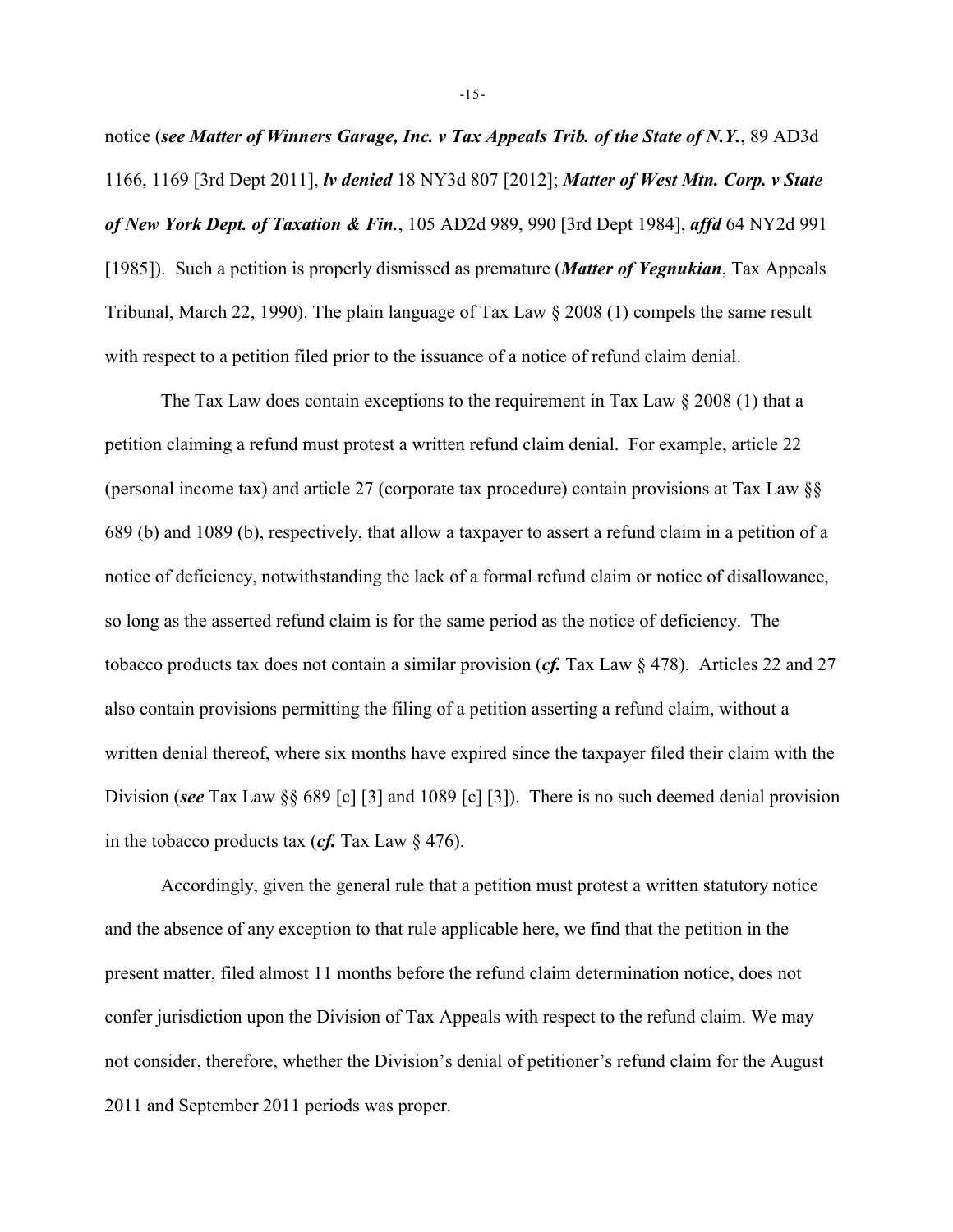As our ruling on the subject matter jurisdiction issue is dispositive, we need not examine the substantive issues addressed in the Administrative Law Judge's determination. Considering, however, that no exception was taken to the determination in DTA# 827386 (*see* footnote 1), we are aware that this ruling effectively forecloses any Tribunal review of petitioner's substantive claim for refund for the August and September 2011 periods. Hence, petitioner's "discovery of overpayments" argument under Tax Law § 3004-a will not receive an airing before this Tribunal. Under such circumstances, and in order to provide a complete record, we briefly address those substantive issues now. First, the Administrative Law Judge correctly determined that petitioner's refund claim was barred by the two-year statute of limitations under Tax Law § 476. We note that petitioner's exception does not contest this conclusion. The Administrative Law Judge also correctly determined that Tax Law § 3004-a offers no relief to petitioner under the present circumstances. That provision requires the Division to disclose to a taxpayer any overpayment of tax discovered by the Division during an audit (Tax Law  $\S 3004$ -a [a]). Here, the claimed overpayment is the difference in tobacco products tax liability resulting from petitioner's use of invoice prices to calculate its wholesale price of cigars on its tobacco products tax returns during the audit period as opposed to using an industry standard adjustment ratio. The distributor's invoice price, however, is one of several alternative definitions of wholesale price contained in Tax Law § 470 (6). Indeed, in the absence of evidence of a manufacturer's price, the invoice price is, in essence, the default definition "unless [inter alia] . . . any industry standard of markups . . . shall be established." At the time of the audit, however, an industry standard of markups, later embodied in the technical memorandum, had not yet been established. Accordingly, in the absence of an established industry standard, we cannot find that petitioner's use of a statutory

-16-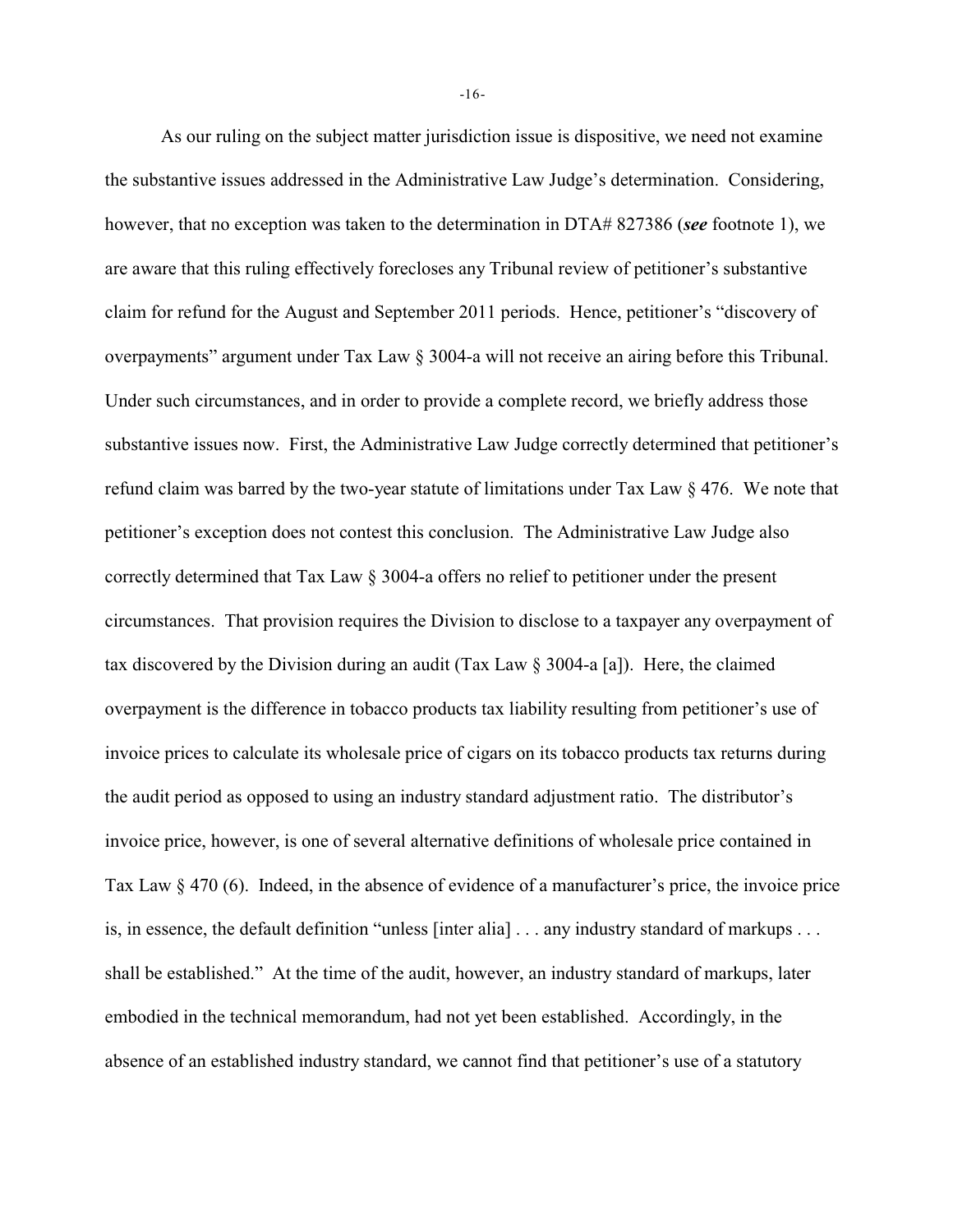definition of wholesale price in reporting its tobacco products liability resulted in an overpayment of such tax for purposes of Tax Law § 3004-a.

Accordingly, it is ORDERED, ADJUDGED and DECREED that:

1. The exception of Globe Wholesale Tobacco Distributors, Inc. is denied;

2. The determination of the Administrative Law Judge is modified, in that we dismiss rather than deny petitioner's claim for refund;

3. The petition of Globe Wholesale Tobacco Distributors, Inc. is granted to the extent that the notice of determination dated July 5, 2013 is canceled, but is dismissed to the extent that petitioner claims a refund; and

4. The notice of determination is canceled.